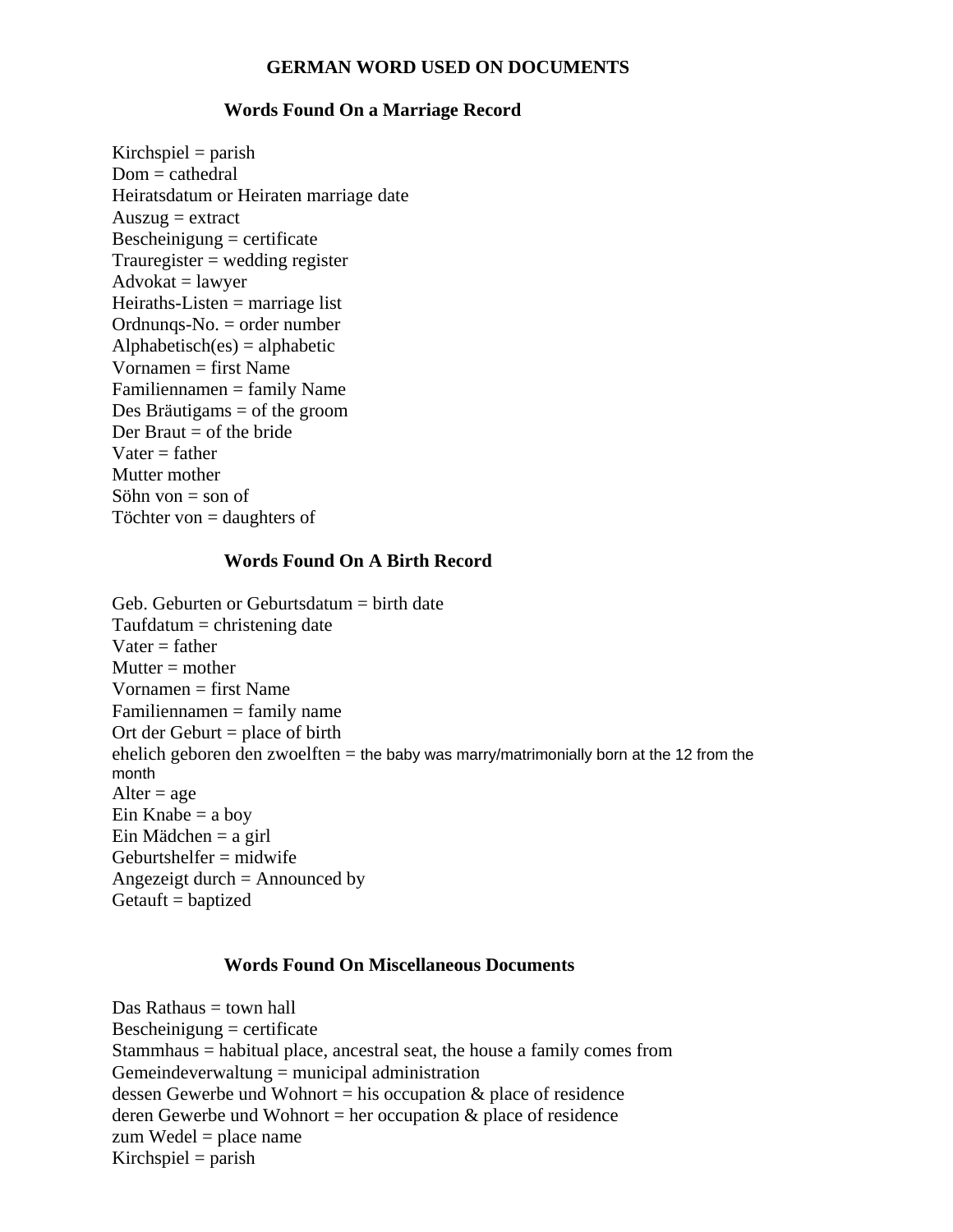$E$ inwohner = citizen, resident  $Dom = cathedral$ Bürgereid  $=$  citizen's oath Viertel  $=$  town quarter  $Bach = small river, brook, run$ Mühle  $=$  mill Muehlbach = brook used for driving a mill Bruch = humid, moory region [can mean many other things as well]  $Beruf = occupation$ Kf. or Konfession religion

### **German Family Relationships**

Terms which are no longer in general use in present day German have been included where I felt they might be of importance to those genealogists reading older documents. These words have been marked with an asterisk and their modern day equivalent is referenced.

\*Base see Cousine Bruder brother brother Cousin male cousin Cousine female cousin Ehefrau wife Ehemann husband Eltern parents parents Enkel male grandchild, grandson Enkelin female grandchild, granddaughter Gatte **Gatte Gatte Formal term for husband** Gattin **Gattin Gattin Gattin Gattin Gattin Gattin Gattin Gattin Gattin Gattin Gattin Gattin Gattin Gattin Gattin Gattin Gattin Gattin Gattin Gattin Gattin Gattin Gattin Gattin** Geschwister brother(s) and sister(s) Großmutter grandmother Großonkel great-uncle Großtante great-aunt Großvater grandfather Kind child Kinder # of children Kusine see Cousine Mutter mother Neffe nephew Nichte niece \*Oheim see Onkel Onkel uncle uncle Schwägerin sister-in-law; brother's wife Schwager brother-in-laws sister's husband Schwester sister Schwiegereltern parents-in-law Schwiegermutter mother-in-law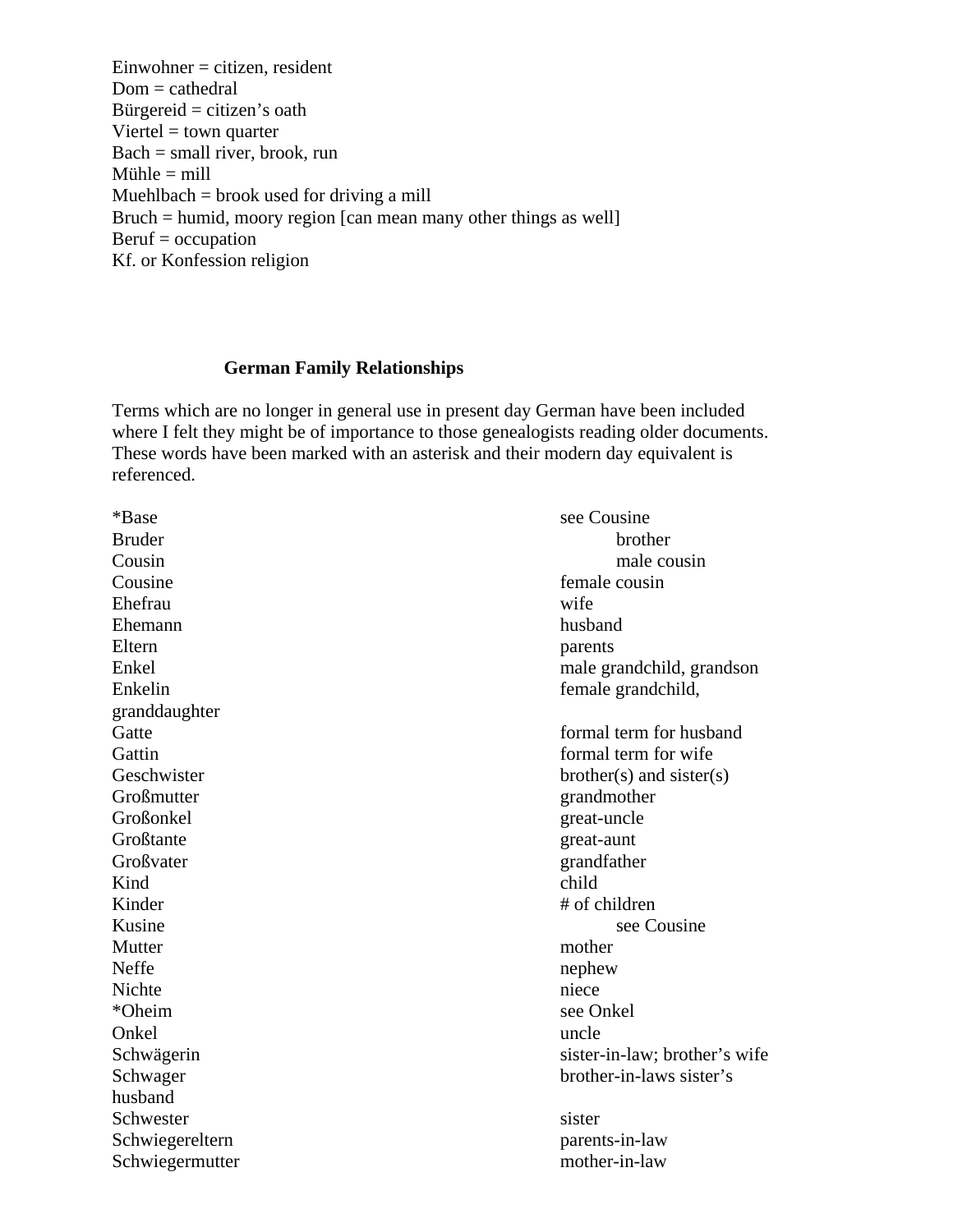Schwiegersohn son-in-law Schwiegertochter daughter-in-law Schwiegervater father-in-law Sohn son Sohne sons Sohn von son of Stiefmutter stepmother Stiefsohn stepson Stieftochter stepdaughter stepdaughter Stiefvater stepfather Tante aunt Tochter daughter daughter Urenkel great-grandson Urenkelin great-granddaughter Urgrossmutter great-grandmother Urgroßvater great-grandfather Vater father father Vetter male cousin

It is very interesting for the English language genealogist to note those distinct terms for relationships such as first cousin, second cousin etc. are virtually unknown in the German language. In specialist circles it may be perfectly acceptable to say 'Cousin 2. Grades' (literally: male cousin of the second degree), but ordinary German speakers would be at pains to define that relationship. Distinctions like 'first cousin one removed' are, therefore, even more esoteric.

# **German Occupations (Berufe)**

Occupations which no longer exist or words no longer in general use in present day German have been included where I felt they might be of importance to those genealogists reading older documents. These words have been marked with an asterisk and, where necessary, their modern day equivalent is referenced.

Most names of occupations in German are gender specific and have their own form. In most cases, this is simply a variant of the (grammatical) masculine form ending in "in", e.g. Arbeiter Arbeiterin, Arzt Ärztin, Autor Autorin. The female forms have generally been included if there is also a gender specific form in English, but I doubt that I was totally consistent.

The English translations or explanations are hopefully transatlantic, i.e. I have generally taken both British and American English usage into consideration.

 $A<sub>c</sub>$  Ackermann = farmer Aderlasser barber surgeon  $Advokat = Lawyer$ Albinder = craftsman repairing old barrels  $A<sub>mman</sub> = \text{bailiff},$  magistrate Amtsverwalter = administrator  $Anbauer = p easant$ Angestellter white—collar worker Angstmann = executioner; torturer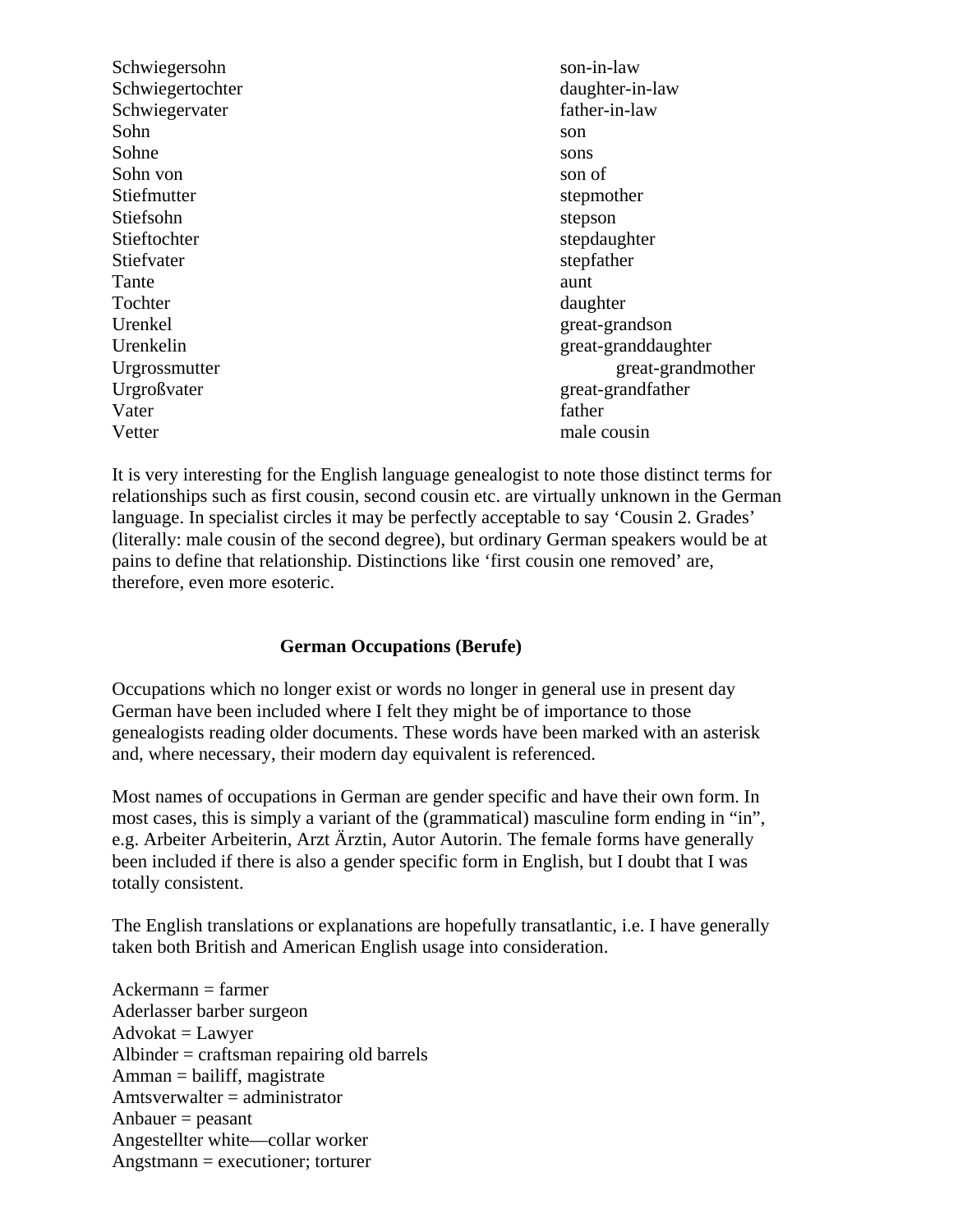Anspänner = farmer Anstreicher painter  $Apotheker = chemist, pharmacist$ Arbeiter = blue—collar worker  $A$ riwalt = lawyer  $Armer = poor man$ Arrendator = lease holder, tenant farmer  $Arzt = medical doctor$  $Auer = clock$ , watchmaker Auermacher  $=$  clock, watchmaker Auflader = packer, loader  $Aufseher = supervisor$ Aufspieler = troubadour, minstrel Aulenbäcker = potter  $Auler = potter$ Automechaniker  $=$  car mechanic Autor  $=$  author Autorin  $=$  authoress  $Backer = baker$  $Backmann = baker$  $B$ amutter = midwife  $Barbier = barber$ Barbierer = barber  $Bareler =  $cooper$$ Bartscherer = barber  $Bartzwicker = barber$ Bauarbeiter = construction worker Bauer  $=$  farmer owning his own farm Baumeister = builder Baumgartner orchardist  $Beck = baker$  $Becker = baker$ Bedder = barber, barber—surgeon Bekenmacher = cooper  $Bergmann = miner$ Besenbinder broom maker Beständer = leaseholder, tenant farmer Bestandmann = leaseholder, tenant farmer  $Bettler = beggar$ Bierbrauer = beer brewer Bildhauer = sculptor  $Bischof = bishop$ Bisser = (horse's) bridle or bridle—bit maker  $Bleicher = bleacher$ Bleistiftmacher = pencil maker Bleiweissholzleinmacher = pencil maker Bleiweissschneider = pencil maker  $Böck = baker$  $Böker = *cooper*$ Böttcher\* = see Küfer\*  $Boddek(er) = cooper$  $Bootsmann = *boatman*$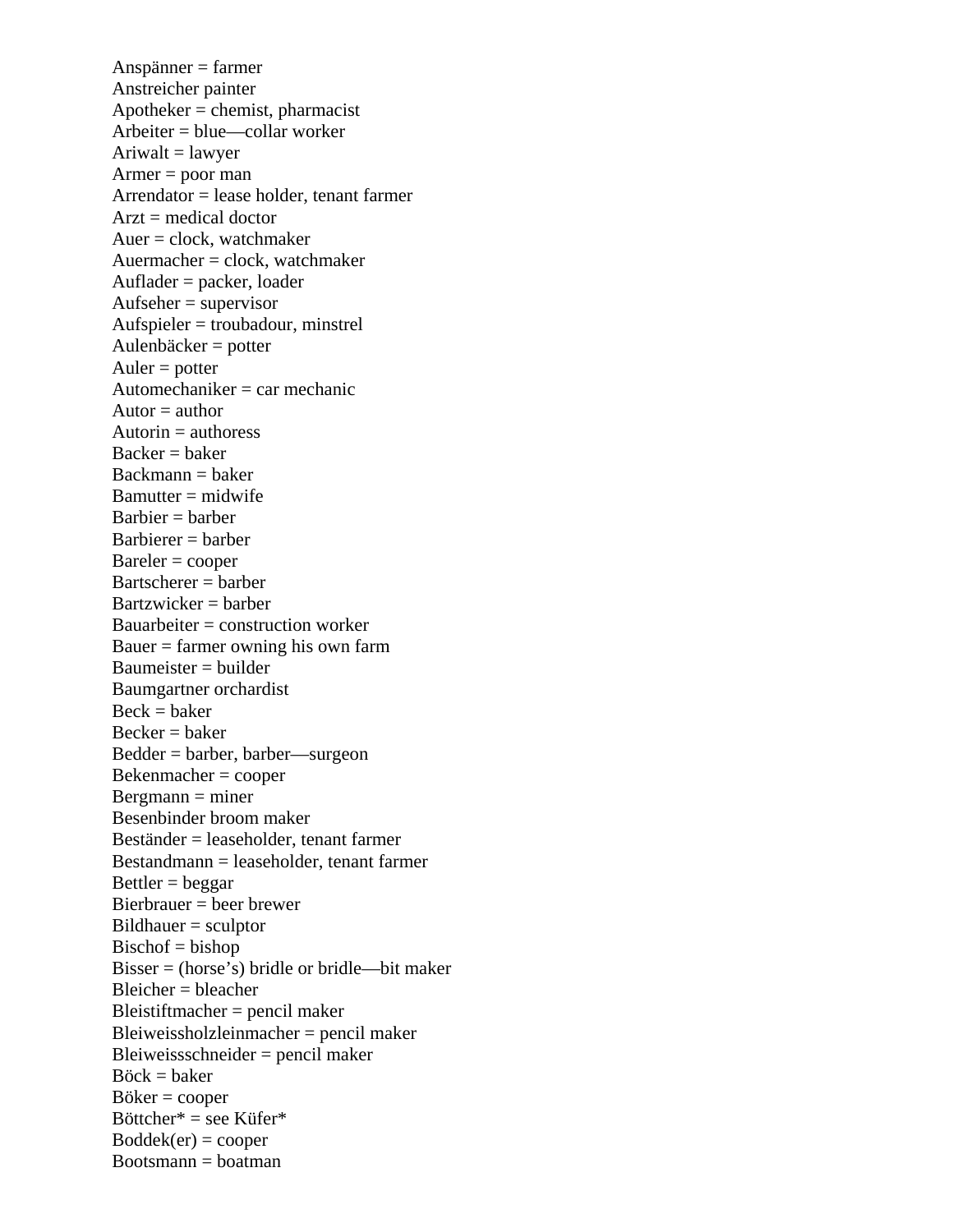Bortenmacher = lacemaker  $Bote =$  messenger Botenmeister = postmaster Brämelmacher = haberdasher  $Brauer = brewer$ Brettschneider = sawyer Briser = haberdasher Brückenzöllner = bridge toll collector Büchsenmacher = gunsmith Büdner = stallkeeper; cottager, crofter Bürgermeister = mayor Bürstenmacher = brushmaker Büttemacher = cooper Büttenbinder = cooper  $Bittner = cooper$ Bubenmeister = schoolmaster Buchdrucker = printer Buchfeller = parchment maker Buchhalter = book-keeper  $Buchstabensetzer = typesetter$ Bungenschlager = drummer Buntmacher = furrier  $Busschaftner = bus conductor$  $Busschaffnerin = bus conductress$  $C$ arpe = carpenter  $Chirurg = surgeon$ Corber = basketmaker  $Current$ zenwerter = furrier Dachdecker = roofer, tiler, slater, thatcher Damenfriseur = ladies' hairdresser (male) Damenfriseuse = ladies' hairdresser (female) Damenschneider = dressmaker Decker = roofer, slater, thatcher, tiler Degener = swordsmith Degenschmied = swordsmith Diener = servant Dienstbote = servant Dienstmädchen = maid  $Drechsler = turner, thresher$  $D$ reher = turner  $Drever = turner$  $Drucker = printer$ Durner = watchman, lookout  $Einleger = cooper$ Einlieger = farm laborer Eisengiesser = iron foundryman Eisenhändler = iron-monger  $Eisenschmied = blacksmith$ Eisenschneider = engraver Erbpächter = hereditary tenant Erdebäcker = potter  $E$ rzgräber = miner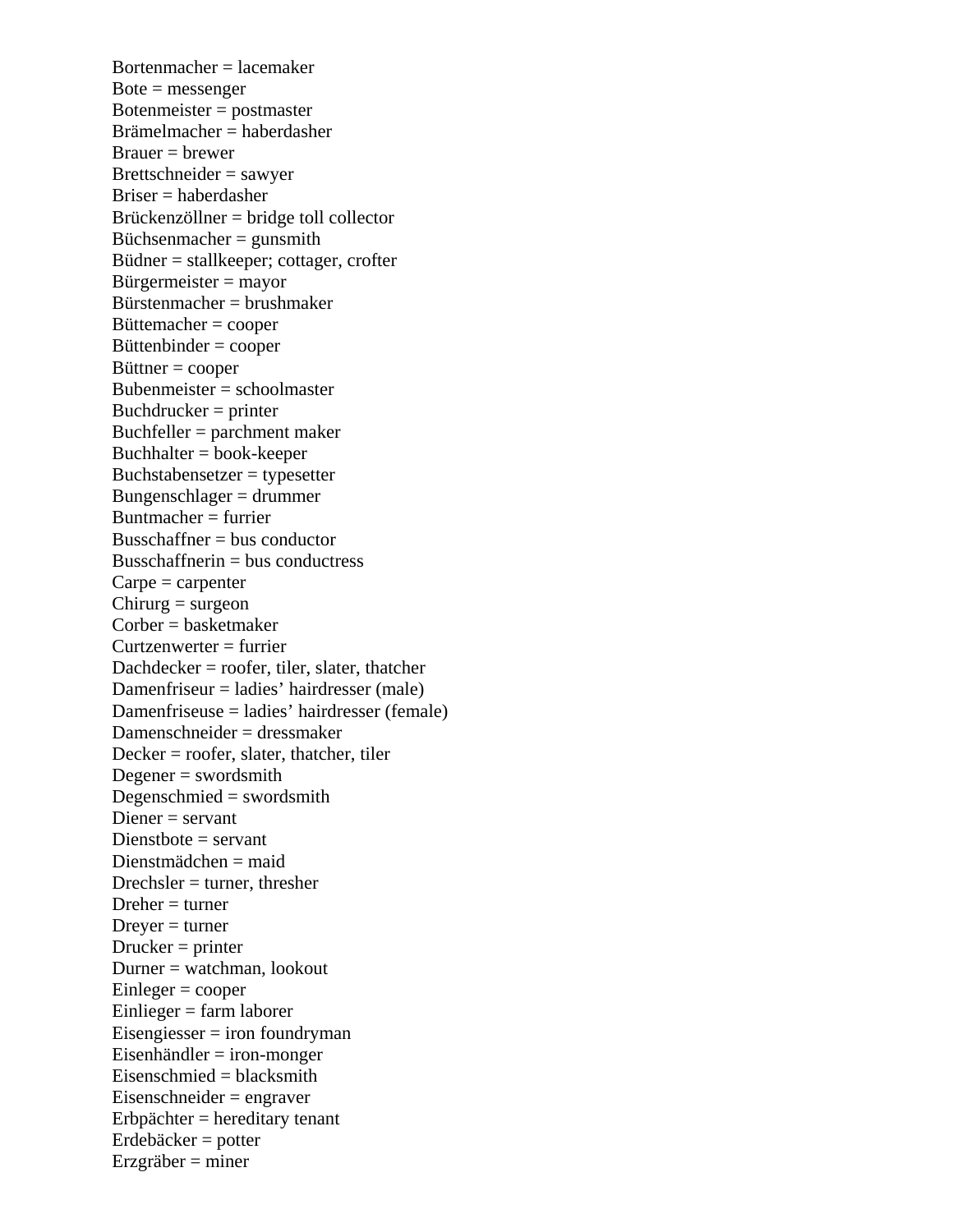$Esser = coachbuilder, cartwright$  $Euler = potter$  $Eulner = potter$ Fährrnann = ferryman Färber = dyer Fässler cooper Fabrikant = manufacturer Fabrikarbeiter = factory worker  $F\$ {a}hrer = driver Faktotum = servant, helper Fassbinder = cooper Fassschlupfer = cooper Fasszieher packer, loader, helper in market  $Feger = road sweeper$ Feldhüter = field watchman Feldmeister = knacker, flayer Feldmesser = surveyor Feldreiter = gendarme, constable, rural policeman Fellhändler = furrier Fellwerkbearbeiter = furrier  $Ferber = dyer$  $Ferche = ferryman$  $Ferge = ferryman$  $Fessler = cooper$ Feuermaler = enameler Fiedler = violin player, fiddler  $Figure 1 = \frac{1}{2}$ Fingerhuter = thimble manufacturer Fischer = fisherman Fischhändler = fishmonger Fläminger = cloth dyer Flaschenmacher = bottle maker Fleischer = butcher Fleischhacker = butcher Fleischhauer = butcher  $F$ leischmann = butcher Förster = forester Fragner = small shopkeeper, grocer  $Freiherr = baron$ Friseur = male hairdresser; also see Herren-, Damen-Friseuse = female hairdresser  $First = prince$  $Füsilier = light infantryman$  $Fuhrmann* = \text{carter}, \text{ driver}, \text{ or carrier}$  $Fussknecht = foot soldier$ Gängler = peddler Gärtner = gardener  $G$ adenmann = small shopkeeper Gantier = glove maker Gantner = cooper; auctioneer  $G$ astgeber = innkeeper  $G$ asthalter = innkeeper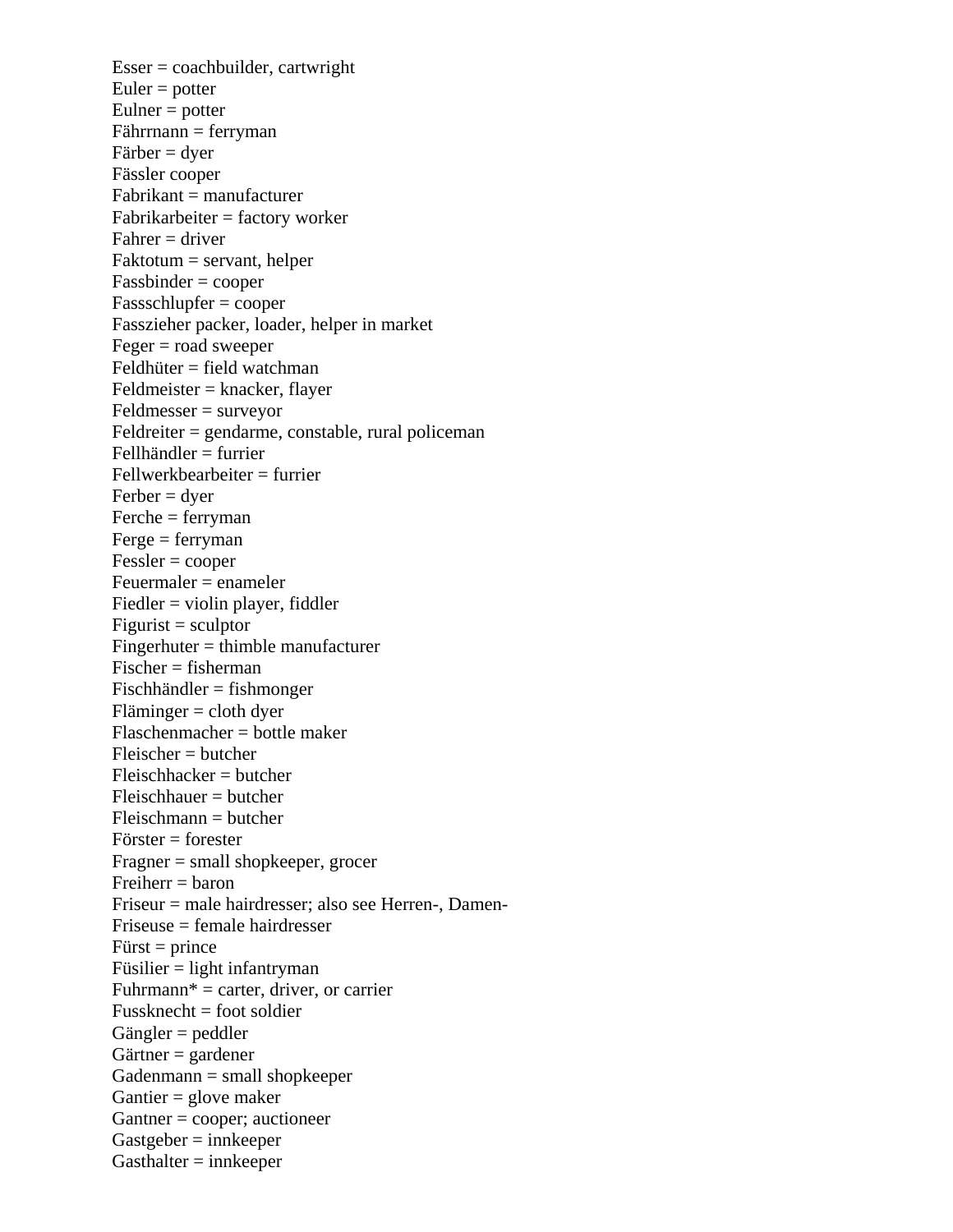$G$ astwirt = innkeeper  $Gaulichter = **channeler**$ Gebissmacher = bridle—bit maker  $Gebutshelfer = midwife$ Geigenspieler = violin player, fiddler  $Geistlicher = clergyman$ Gemeindemann = town official Gemüsehändler = greengrocer Gepäckträger = porter (carries luggage)  $Gerber = tanner$ Gerichtsschreiber = court clerk Gerillhändler = scrap iron merchant Geselle = "grade" of craftsman; journeyman Gewänder = cloth merchant Gewürzkramer = spice trader Giesser = foundryman  $Gigenbucket = violin player, fiddler$  $Girschner = furrier$  $G$ lasballier = glass burnisher  $Glaser = glazier$ Glasewerter = glazier  $Gleser = glazier$ Glöckner = bell ringer  $G$ lotzenmacher = wooden shoe maker Glufenmacher = pin manufacturer Goldschläger = producer of gold-leaf Goldschmied = goldsmith Graufärber = dyer of woolen cloth  $Gr$ aveur = engraver Gröper = potter Grobbinder = cooper Grobschmied = blacksmith Grossbauer  $=$  a farmer with large holdings  $Grützmüller = grain miller$  $Grützner = grain$  miller  $G$ ürtler = belt maker Gufener = needlemaker Häcker = small farmer Händler = trader, merchant  $Hafner = potter$ Hakenbüdner = hook seller Halbbauer = farmer on half—sized farm  $H$ alter = cowherd Hammacher = leatherworker, saddler Handelsreisender\* = see Reisender Handelsvertreter = sales representative Handschuhmacher = glove maker  $H$ andwerker = craftsman  $Haubenmacher = milliner$  $H$ ausfrau = housewife Hausierer = peddler Hausmädchen = housemaid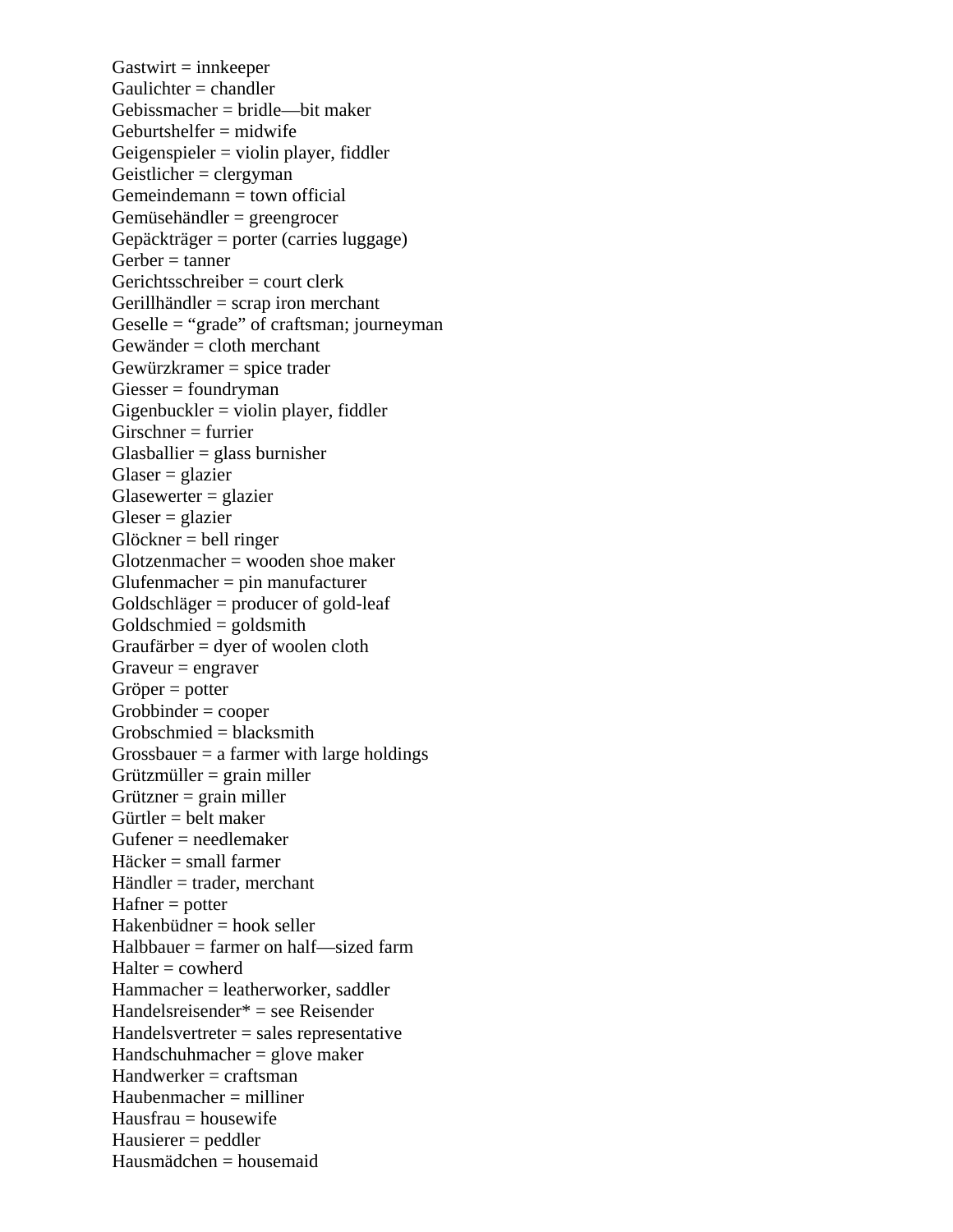Hebamme = midwife  $Heizer* = stoker on a ship or train$ Hemdenmacher = shirtmaker Hepner = hops farmer  $H$ errenfriseur = barber Herrenschneider = tailor Hersteller = producer, manufacturer Heuerling = day laborer, hireling  $Hippemmacher = scythe maker$  $Hirt = herd<sub>sman</sub>$ Hölscher = wooden shoe maker Höpfner = hops grower Hofmann = day laborer Hofprediger chaplain Holzarbeiter = woodworker Holzdreher = turner Holzer = woodworker Holzhändler = lumber merchant Holzhauer = lumberjack Holzschuhmacher = wooden shoe maker Honighändler = honey merchant Hopfenbauer = hops grower Hüfner = farmer Hufschmied blacksmith, farrier, shoeing smith Hure  $=$  prostitute Hutmacher  $=$  hat maker  $Imker =$  bee keeper  $Ingenieur = engineer$ Instmann = tenant farm worker Jäger = hunter, forester  $Journalist = journalist$ Käsehändler = cheese merchant  $K$ ästner = joiner Käthner = shareholder, crofter  $Kaffl = trader$ , merchant Kammerdiener = valet, butler Kannengiesser = pewter worker Kantor  $=$  choirmaster, organist  $K$ assierer = cashier Kaufhändler = buyer, merchant Kaufmann = buyer, merchant Keller  $=$  wine steward  $K$ ellner = waiter Kerkermeister =jailer Kerzengiesser = chandler Kerzenzieher =chandler  $Kesseler = *conpersmith*$ Kesselträger\* = boiler carrier Kessler = boilermaker, tinker  $Kiefer = cooper$ Kimmer = cooper Kirchenältester = church elder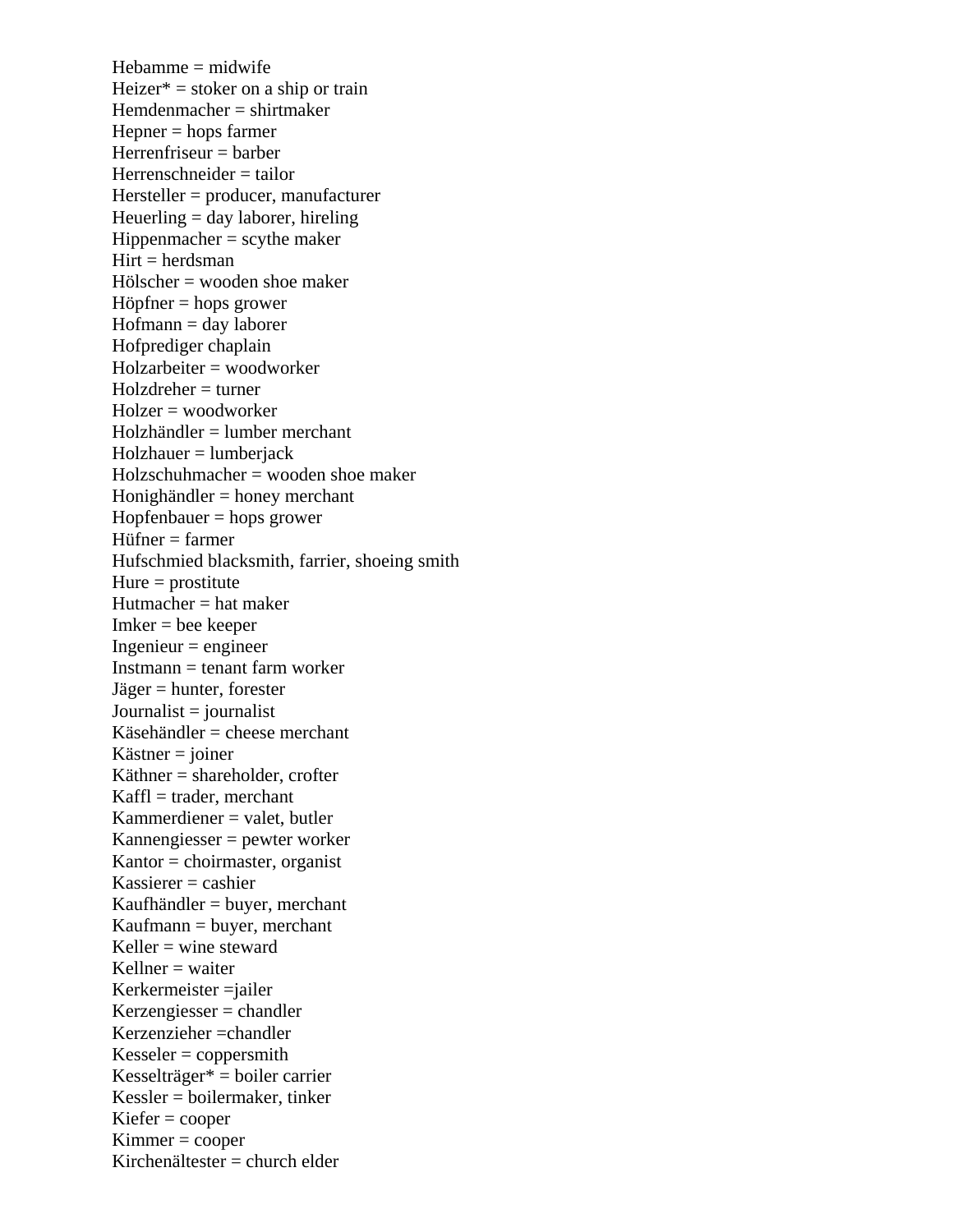$Kirchenvorstcher = church warden$  $Kirschner = furrier$ Kittner  $=$  glazier  $K$ leibener = potter Klempner = plumber  $Knecht =$  servant, farm hand Knopfmacher = button maker  $K$ öchin = female cook Köhler = charcoal maker  $K\ddot{\mathrm{o}}$ rtzner = furrier Köthner\* = shareholder, crofter Kötter = small farmer Köthner or Käthner = poor farmer living on a small piece of land which is not his own  $Koch = male \, cookie$ , chef  $Kolon = colonist, seller, farmer$ Korbflechter = basketmaker Kornmüller  $=$  grain miller  $K$ orssenmeister = furrier Krämer = small shopkeeper, grocer Krankenpfleger = male nurse Krankenschwester = nurse Kritiker  $=$  critic  $Kruger = innkeeper$  $Kübler = cooper$  $K\ddot{\text{u}}$ fer\* = cooper Kümmer = cooper Künstler  $=$  artist  $K$ ürschner  $=$  furrier Küster  $=$  sexton Kuchenbäcker = confectioner Kuhhirte  $=$  cow herder Kupferschmied = coppersmith Kutscher  $=$  coachman, driver Kutscher\* = see Fahrer Läuter = sexton, bell-ringer Lakenkrämer = cloth merchant Lakenscherer = cloth cutter  $Landarzt = country doctor$ Landmann $* =$  farmer Landmesser = surveyor  $Landwirt = farmer$ Lapicide = stonemason Lastträger = porter Lebensmittelhändler = grocer Lederhändler = leather merchant Lehmer  $=$  potter Lehrer  $=$  teacher Lehrling  $=$  apprentice Leichenbediener = undertaker Leimenmacher = potter Leinenreider = linen weaver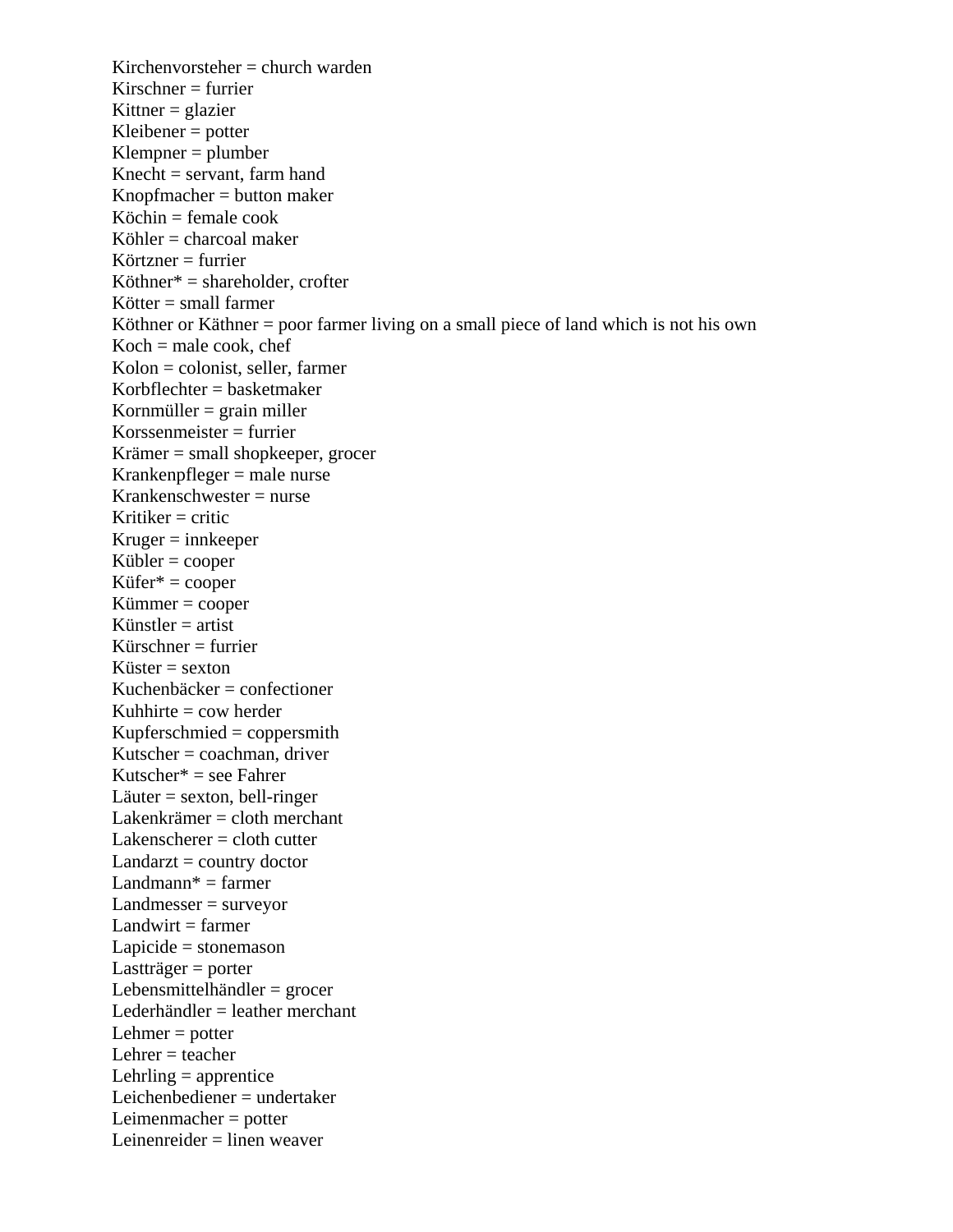Leinenweber = linen weaver Linner  $=$  linen weaver  $Lodenmacher = weaver of woolen cloth$ Lohnarbeiter = day laborer Lokführer = train driver, engineer Lüstrierer  $=$  textile worker Mälzer = malt miller  $Maler = painter$ Maschinenschlosser = engine (or machine) fitter, mechanic  $M \text{atrose} = \text{salor}$ Maurer mason Maurergeselle = mason  $Mechaniker = mechanic$  $Mehlhändler = flour merchant$  $Meister = master \operatorname{craftsman}$  $M$ esserer = cutler Messerschmied cutler Messingsschmied = brass worker  $Messner = sexton$  $Metzger = butcher$ Mietling = day laborer Milchhändler  $=$  milkman Möbeltischler = furniture maker Müller\* miller Müllner = miller  $Musiker = musician$ Näherin = seamstress Nabenschmied = wheelwright Nadelmacher = needle maker Nagelschmied = nail smith  $Notar = notary$ Nuldener = needle maker Obstverkaufer  $=$  fruit salesman  $Ochsenknecht = cowberder$ Ohlenmacher = potter Orleymacher = clock or watchmaker Pächter = leaseholder, tenant farmer Paradeiser = gardner  $Pedell =$  servant Pelzer = furrier Pergamentmacher = parchment maker Pfandnehmer = pawnbroker Pfannenschmied = pot or pan maker Pfarrer = pastor, minister Pfefferhändler = pepper merchant Pfeiffenmacher = pipe maker Pferdeknecht = stableman, groom  $Pflasterer = power$ Pflugschmied = plowsmith Pförtner = porter (at a door)  $Pilser = furrier$ Pirmeider = parchment maker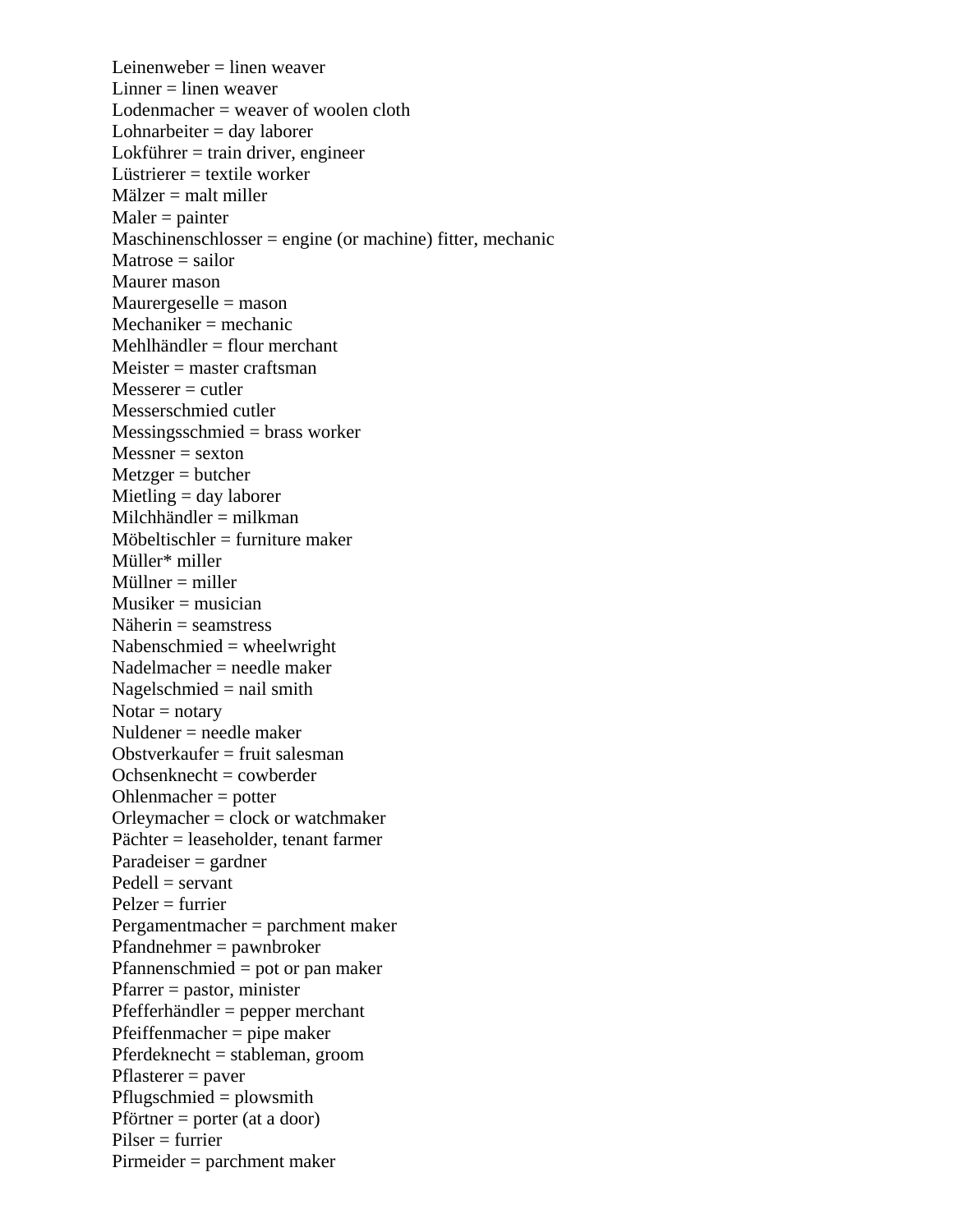Pölter = furrier Portenmacher = haberdasher Posamentierer = haberdasher  $Position = coachman$ Postmeister = postmaster  $Potter = potter$ Prediger = preacher Preister = priest Pütjer = potter Puchfeller = parchment maker Puchveler = parchment maker Putzfrau = cleaning woman, charlady Putzmacherin\* = milliner  $Rademacher = wheelwright$  $Ratsherr = alderman$ Rechenmeister = accountant  $Rechtsanwalt = attornev$ Reepschläger = rope maker Reinemachefrau = see Putzfrau Reisender\* = travelling salesman, commerical traveller  $Reisser = designer, draffsman$ Reitschmied = farrier, shoeing smith Rentner = retired Reuter = rider; clearer of land  $Richter = judge$ Riemenschneider = harness maker  $Rindschuster = tanner$  $Rindsuter = tanner$  $Rotgerber = tanner$ Rudersmann = helmsman, coxswain  $Säger = sawyer$ Sattler = leather worker, saddler Sauter = shoemaker, cobbler Schäfer = shepherd Schäffler = cooper  $Schaftner = guard$ , conductor (train)  $Scharmacher = cartwright, wheelwright$ Schatilger = joiner, cabinetmaker Schauspieler  $=$  actor Schauspielerin = actress Scheffler = cooper Scheibenreisser = glazier Schiffer  $=$  sailor  $Schlosser = locksmith$  $Schmied = smith (metal worker)$ Schneider = tailor, dressmaker; see Herren-, Damen- $Schnor **degree**$ Schnurmacher = lace maker  $Schöffe = juror, juryman$ Schöffler = bowl maker  $Schönbeck =$  pastry baker Schoffner = cooper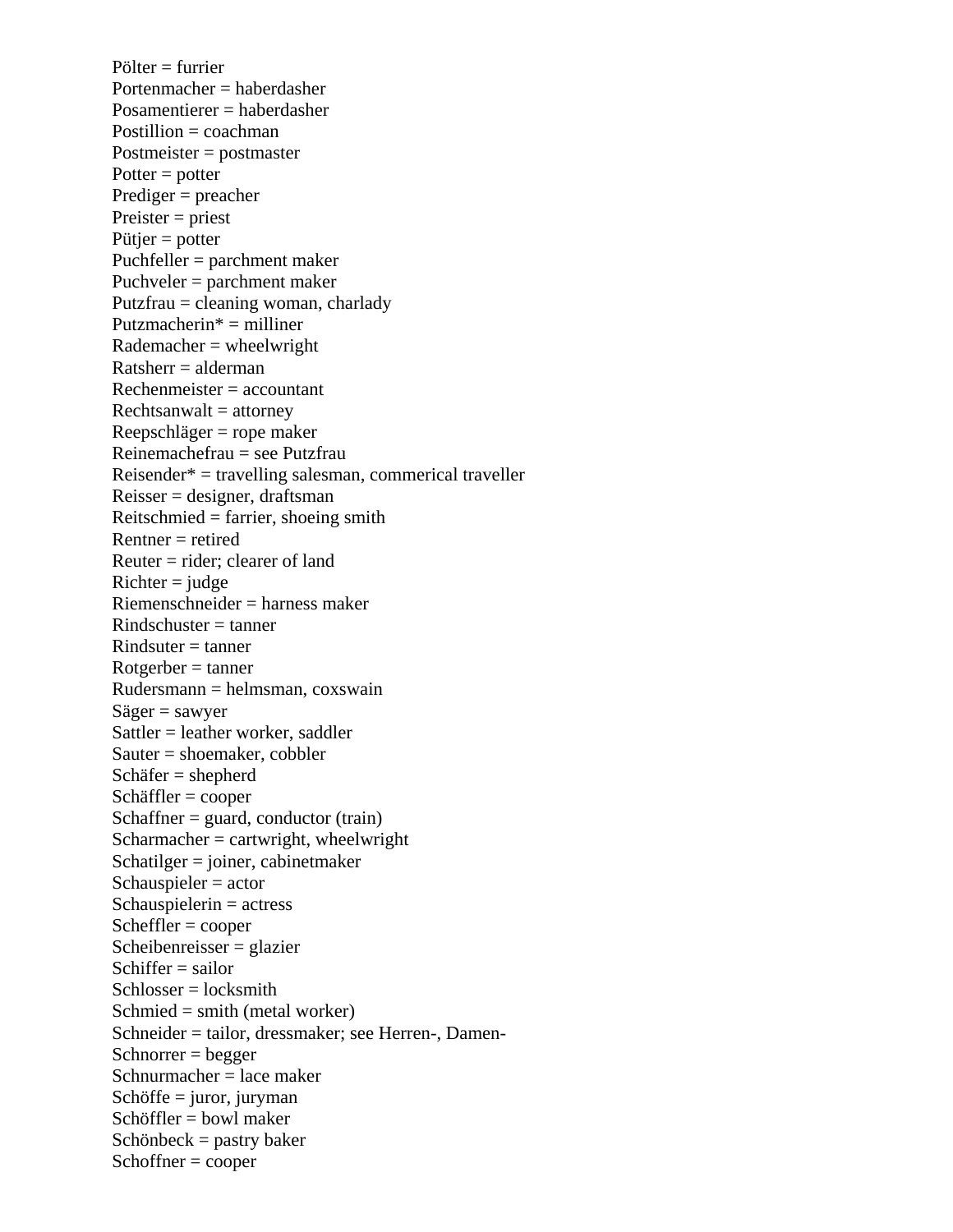Schopper  $=$  ship's carpenter Schornsteinfeger = chimney-sweep  $Schotte = peddler$  $Schrader = tailor$  $S$ chreiber = clerk Schreiner = joiner, cabinet-maker Schriftsetzer = typesetter Schuhflicker = cobbler  $Schuhmacher =$ shoe maker  $Schulle  $z = teacher$ , schoolmaster$ Schultheisserei = mayor Schuster = shoemaker, cobbler  $Seeman = sailor$ Seidenkrämer = silk merchant Seifenmacher = soap maker Seifensieder = soap maker  $Seigner = fisherman$ Seiler = rope maker Sekretär = male secretary  $Sekretarin = female secretary$ Sensenschmied = scythe maker  $S$ igrist = sexton  $Soldat = soldier$ Sozialarbeiter = social worker Spangenmacher = brass worker  $S$ pezereihändler = druggist, chemist Spielmann = troubadour, minstrel Sporenschmied = spur maker Stäbler = peddler Stahlarbeiter = steelworker Steinbrecher = quarryman Steinhauer = stonemason  $Steinmetz = stonemason$ Steinachneider = gem cutter Stellmacher = wheelwright Stempelschneider = stamp cutter, die sinker Steuermann = helmsman, coxswain Strassenkehrer = road sweeper  $Strumpweber = stocking weaver$ Taglöhner = day-laborer Techniker = technician, engineer  $Tierarzt = vet$ Tischler = see Schreiner Torwächter = gatekeeper Totengräber = grave digger  $Trippenmacher = wooden$  shoe maker Trommler = drummer  $T$ üncher = white-washer Tuchfärber = cloth dyer Tuchmacher = cloth maker Turmwächter = watchman, lookout Ulenbecker = potter